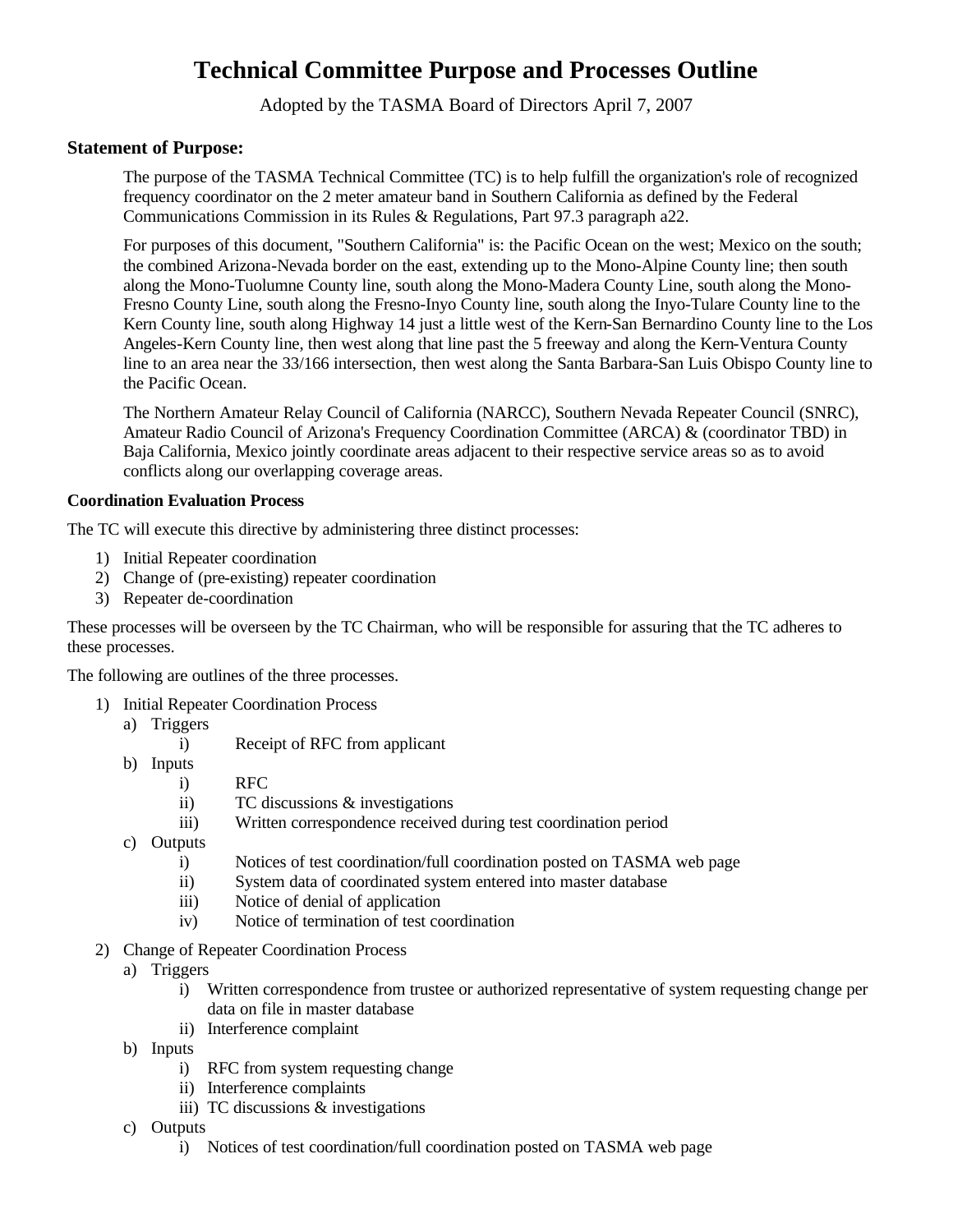- ii) System data of coordinated system in master database modified
- iii) Notice of denial of change
- 3) Repeater De-coordination Process
	- a) Triggers
		- i) TC investigations from process #2
		- ii) Observation of coordinated system being non-operational by TC
	- b) Inputs
		- i) Interference complaint
		- ii) TC discussions & investigations
		- iii) Written correspondence from authorized representative of system in question
	- c) Outputs
		- i) Notice of intent to de-coordinate (certified mail)
		- ii) Notice of de-coordination (certified mail)
		- iii) Coordinated system marked inactive in the master database

# **Technical Committee Processes**

#### **1. Initial Repeater Coordination Process**

The Repeater Coordination Process is triggered by the receipt of a completed "Request for Coordination" (RFC) form by the TC Chairman. Upon receipt, the TC Chairman will review the received RFC form for completeness. If any part of the form is incomplete (except for frequency, in the case of a new coordination request), the TC Chairman shall contact the applicant and request the RFC form be completed fully and resubmitted; at this point the Repeater Coordination Process suspends.

If the applicant's RFC form is complete, the TC Chairman or his designee shall log the date of acceptance of the package in the TC Pending Action Log, and post the scanned RFC form on the TASMA file server so that it is available to all TC members for pre-meeting review. At this point the TC Chairman may direct committee members to conduct monitoring and/or other investigatory activities to determine the proposed system's compatibility with other systems operating on the frequency pair requested on the RFC. The TC Chairman may also contact the applicant, coordinees of co-channel and adjacent-channel systems, where appropriate, to help determine the compatibility of the proposed system.

The RFC will be presented for formal discussion at the next regularly scheduled TC meeting. Per TASMA bylaws, any group or person placed on a TC meeting agenda shall be notified in advance of the meeting. For the purposes of TC meetings, such notification provided by a posting on the TASMA web page shall be considered said notification. At this meeting the applicant shall be either granted a test coordination (of length determined by Test Coordination Duration Determination – Appendix I) or rejected based on the TC contacts, investigations and input presented at this meeting. In the event that more evaluation or field measurements are deemed to be required, the application may be tabled.

The decision as to the compatibility of the proposed system shall be based upon consideration of the coordinated operating parameters of the affected co-channel and adjacent-channel systems, and adherence of said systems to the specifications outlined in the official TASMA Technical Specifications document. The final decision shall be made by a vote of the TC, excluding the TC Chairman. In the event of a tie, the TC Chairman shall cast the deciding vote but is encouraged to first build a consensus from the committee.

The TC Chairman shall send either a notice of test coordination or denial, depending on the TC's decision, to the applicant. In the event a test coordination is issued, the Database Manager shall enter the RFC information into the master TASMA database, indicating the issuance of a test coordination and the date the test coordination was issued.

In the event the RFC is denied, the letter of denial shall offer to the denied applicant the option of his or her application being placed on a coordination waiting list (See Appendix II). If the applicant wishes to be placed on the waiting list, his or her name will be entered on the list along with the desired location and date of acceptance of the original RFC form. Whenever the TC completes the processing of a change or termination of coordination that results in an unused repeater channel in a significant geographic area previously covered by the changed/terminated coordination, each applicant on the waiting list will be considered in chronological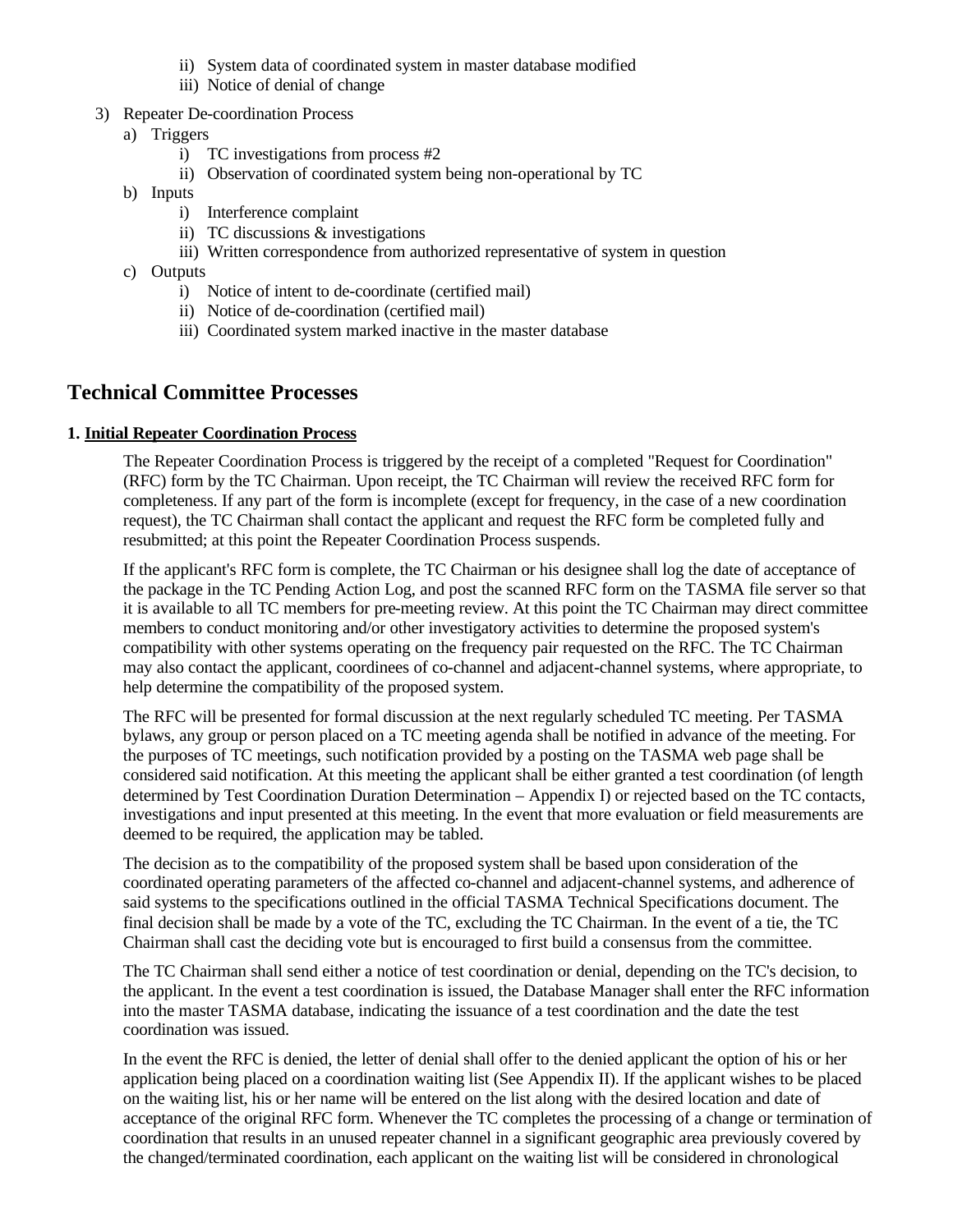order based on the date of receipt of the RFC. Either outcome completes the Repeater Coordination Process, and the TC Secretary shall indicate the outcome of the process in the TC Pending Action Log.

#### **2. Change of Coordination Process**

The Change of Coordination Process is triggered by either

- a) Written correspondence from trustee or authorized representative of system requesting change per data on file in master database
- b) Written interference complaint

In the case of a requested change, the applicant must submit a completed RFC form when there is a change in any of the technical operating parameters of the system, technician or trustee. If the change is strictly administrative in nature (change in mailing address, etc.), an RFC form is not required but encouraged.

Administrative changes are simply entered into the master TASMA database by the Database Manager. Other changes require formal action by the TC. In this case the TC Chairman shall log the date of acceptance of the RFC in the TC Pending Action Log, and post the scanned RFC form on the TASMA file server so that it is available to all TC members for pre-meeting review. At this point the TC Chairman may direct committee members to conduct monitoring and/or other investigatory activities to determine the compatibility of the proposed changes with other systems operating on the frequency pair requested on the RFC. The TC Chairman may also contact the applicant, coordinees of co-channel and adjacent-channel systems, where appropriate, to help determine the compatibility of the proposed changes.

In the case of receipt of a written interference complaint, the TC secretary shall forward the complaint to the TC Chairman. The TC Chairman shall evaluate the nature of the complaint, and using the resources of the TC members as he or she sees fit, determine whether the complaint warrants formal coordination change action by the TC. If it does, the TC Chairman shall inform the TC Secretary that the complaint will be an agenda item for the next TC meeting (to be held no later than 45 days from the acceptance of the complaint), and the TC Secretary shall enter the complaint into the TC Pending Action Log.

The proposed coordination change will be presented for formal discussion at the next regularly scheduled TC meeting (not to exceed 45 days from the official date of acceptance of the RFC or written complaint). Per TASMA bylaws, any group or person placed on a TC meeting agenda shall be notified in advance of the meeting. For the purposes of TC meetings, such notification provided by a posting on the TASMA web page shall be considered said notification. At this meeting the changes to the applicant's coordination shall be either accepted or rejected based on the TC contacts, investigations and input resented at this meeting. The decision as to the acceptance of the changes shall be based upon consideration of the coordinated operating parameters of the affected co-channel and adjacent-channel systems, and adherence of said systems to the specifications outlined in the official TASMA Technical Specifications document. The final decision shall be made by a vote of the TC, excluding the TC Chairman. In the event of a tie, the TC Chairman shall cast the deciding vote but is encouraged to first build a consensus from the committee.

The TC Secretary shall send either a new notice of coordination acknowledging the requested changes or denial of said changes, depending on the TC's decision, to the applicant. In the event the requested changes are accepted, the Database Manager shall enter the RFC information into the master TASMA database, indicating the issuance of the new coordination and the date the coordination was issued. In the event the requested changes are denied, the letter of denial shall advise the applicant that he/she may appeal the decision to the TASMA Board within 60 days of the decision. Either outcome completes the Change of Coordination Process, and the TC Secretary shall indicate the outcome of the process in the TC Pending Action Log.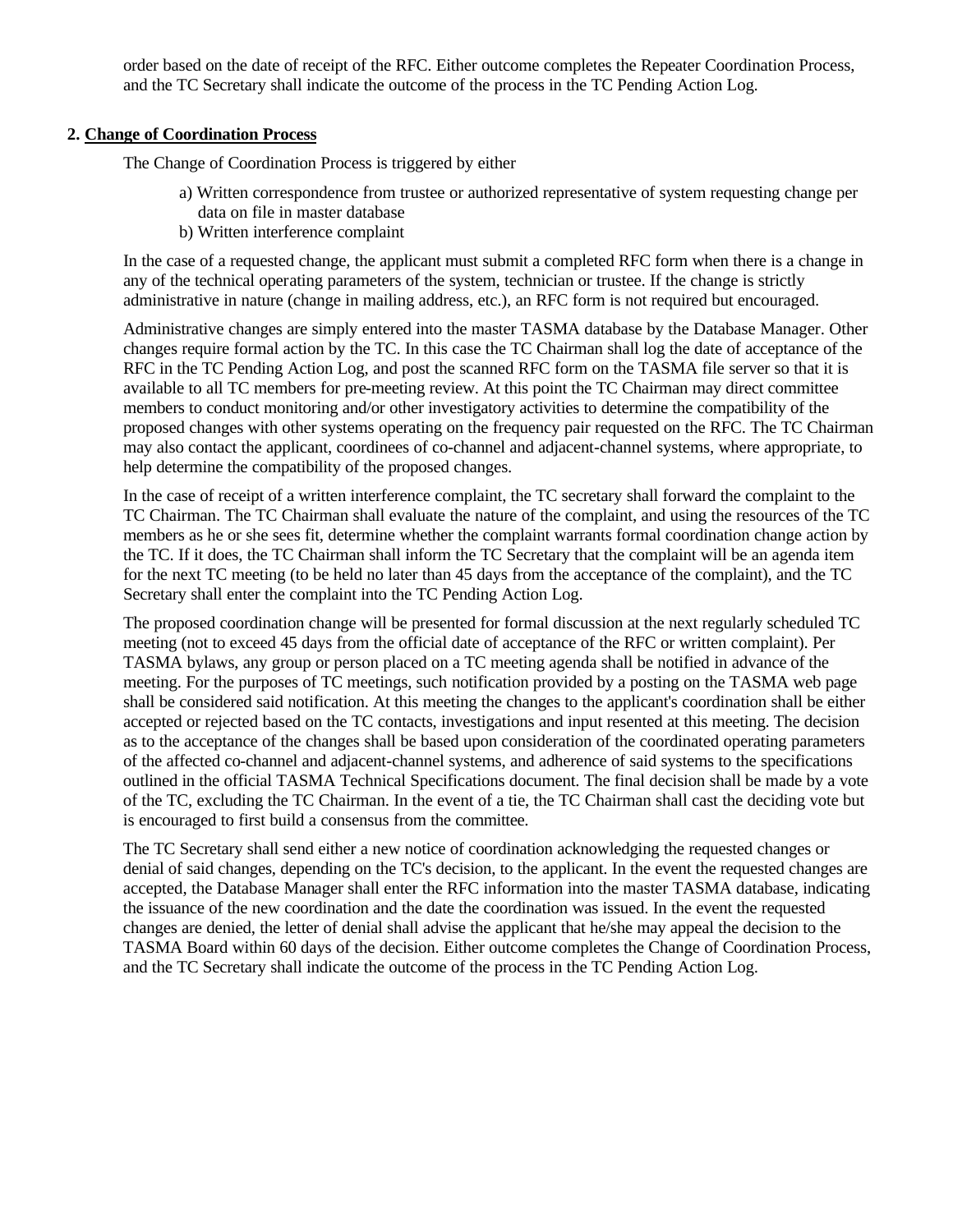#### **3. Repeater De-coordination Process**

The Repeater De-coordination Process is triggered by either

- a) TC investigations & observations triggered from one of the other TC processes
- b) Observation of a coordinated system being non-operational by the TC

In the case of TC investigations and observations triggered from one of the other TC processes or observation of a coordinated system being non-operational by the TC, the TC Chairman shall make a determination based on his or her observations along with input from TC members as to if the system in question may be operating outside of its coordinated parameters, or not operating at all. Based on the findings, the TC Chairman may direct the TC Secretary to send a written letter to the coordinee of the system in question to advise him or her of the TC's findings and/or to request additional information, including but not limited to an on-site inspection of the system in question, or a request to demonstrate that the system is in fact on the air. If the response to this letter from the coordinee is acceptable to the TC Chairman, the process is terminated. Otherwise, the matter becomes an agenda item for the next TC meeting (to be held no later than 45 days from the receipt of a response of the TC inquiry letter from the coordinee, or 90 days from the date the letter of inquiry was received, whichever comes first).

Per TASMA bylaws, any group or person placed on a TC meeting agenda shall be notified in advance of the meeting. For the purposes of TC meetings, such notification provided by a posting on the TASMA web page shall be considered said notification. At this meeting the matter shall be resolved based on the TC contacts, investigations and input presented at this meeting. The decisions made shall be based upon consideration of the coordinated operating parameters of the affected systems, and adherence of said systems to the specifications outlined in the official TASMA Technical Specifications document. The final decision shall be made by a vote of the TC, excluding the TC Chairman. In the event of a tie, the TC Chairman shall cast the deciding vote but is encouraged to first build a consensus from the committee. The TC's final decision shall be to either de-coordinate, defer the matter until the next TC meeting, or take no action. The decision shall be recorded by the TC Chairman in the TC Pending Action Log. In the case of de-coordination, the TC Secretary shall send the notice of de-coordination by certified U.S. mail to the (former) coordinee. If the matter is deferred, the process is restarted; otherwise it is terminated.